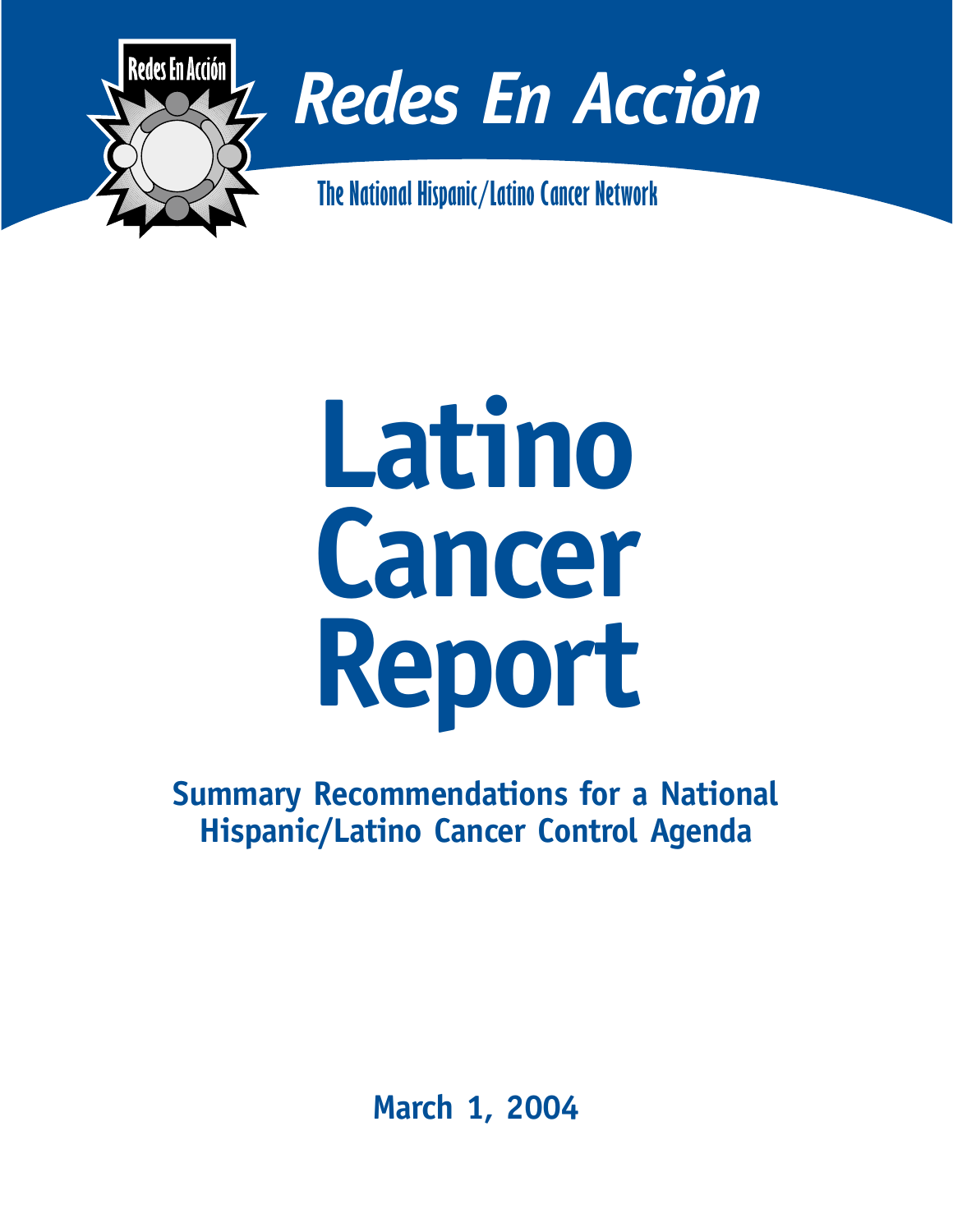# *Redes En Acción:* **The National Hispanic/Latino Cancer Network**

Principal Investigator:

**Amelie G. Ramirez, DrPH** Baylor College of Medicine Houston/San Antonio, Texas

## Co-Principal Investigators:

Northwest Region

South Central Region

**Eliseo J. Pérez-Stable, MD** University of California, San Francisco San Francisco, California

Southwest Region

**Gregory A. Talavera, MD, MPH** San Diego State University San Diego, California

North Central Region

**Aida L. Giachello, PhD** University of Illinois at Chicago Chicago, Illinois

**Martha A. Medrano, MD, MPH** University of Texas Health Science Center at San Antonio San Antonio, Texas

Northeast Region

**Jose R. Marti, MD** The Brooklyn Hospital Center Brooklyn, New York

Southeast Region

**Frank J. Penedo, PhD** University of Miami Miami, Florida

## NHMA:

**Elena Rios, MD** National Hispanic Medical Association Washington, D.C.

Consultants:

## **Alfred L. McAlister, PhD**

University of Texas Health Science Center at Houston School of Public Health Houston, Texas

## **Lucina Suarez, PhD**

Texas Department of Health Austin, Texas

**Contact Information:** *Redes En Acción*

Principal Investigator: Amelie G. Ramirez, DrPH Chronic Disease Prevention and Control Research Center Department of Medicine Baylor College of Medicine 8207 Callaghan Rd., #110 San Antonio, Texas 78230 (210) 348-0255

**aramirez@bcm.tmc.edu/celiat@bcm.tmc.edu**



*Redes En Acción*: The National Hispanic/Latino Cancer Network is a major Special Populations Networks initiative supported by the National Cancer Institute, NCI Grant No. UO 1 CA 86117-01.

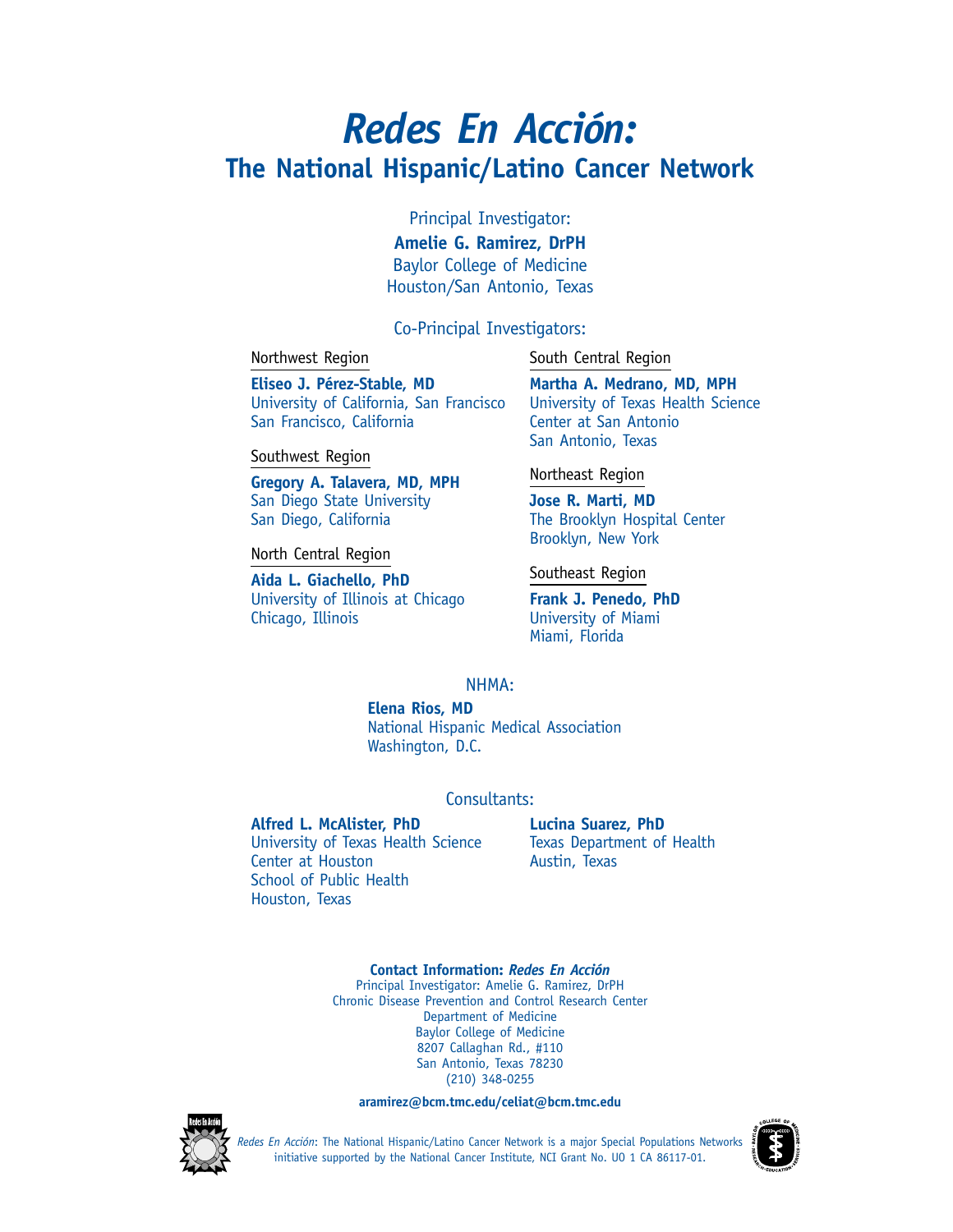## **Foreword**

**T** he *Redes En Acción* Latino Cancer Report represents four years of research, discussion, and consensus development. It also reflects the thinking and hard work of hundreds of scientists, health care professionals, leaders of government agencies, professional and community-based organizations, and other stakeholders in Hispanic/Latino health.

The process began in 2000, with the initial meeting of the *Redes En Acción* National Steering Committee, where participants spent two days debating and prioritizing the cancer issues of primary significance and relevance to this country's 38 million Latinos. Conclusions of that meeting were subjected to scrutiny and additional input by members of *Redes En Acción*'s six Regional Community Advisory Committees, representing academic institutions, clinical facilities, and diverse local and regional organizations located in every section of the United States.

Results of the National Steering Committee and Regional Community Advisory Committee meetings were then incorporated into a survey, which was administered to 624 key opinion leaders in Hispanic/Latino communities throughout the country. The data were collected and assessed, and presented once again to the National Steering Committee and, finally, to an expert review panel for synthesis into this summary document.

The *Redes En Acción* Latino Cancer Report focuses on cancer sites of greatest significance to the Hispanic/Latino population – breast, cervical, lung, colorectal, prostate, liver, and stomach, and includes recommendations for addressing the priority issues. These consensus recommendations are intended to help shape a national agenda on Hispanic/Latino cancer prevention and control issues. More specifically, the aim of this report is to assist *Redes En Acción* in its goals of promoting Hispanic/Latino cancer research, training, and public education, as well as provide advisory guidelines for national, regional and local policy makers.

Latinos are the largest and fastest-growing minority population in the United States. As this population expands and ages, it is imperative that the resources and strategies employed in the war against cancer be targeted as precisely as possible for maximum effect. *Redes En Acción* believes this Latino Cancer Report will provide a useful tool for all individuals and organizations engaged in this effort – an effort that will impact the lives of millions of Latino families and the generations that will follow.

## **Amelie G. Ramirez, DrPH**

Principal Investigator *Redes En Acción*: The National Hispanic/Latino Cancer Network

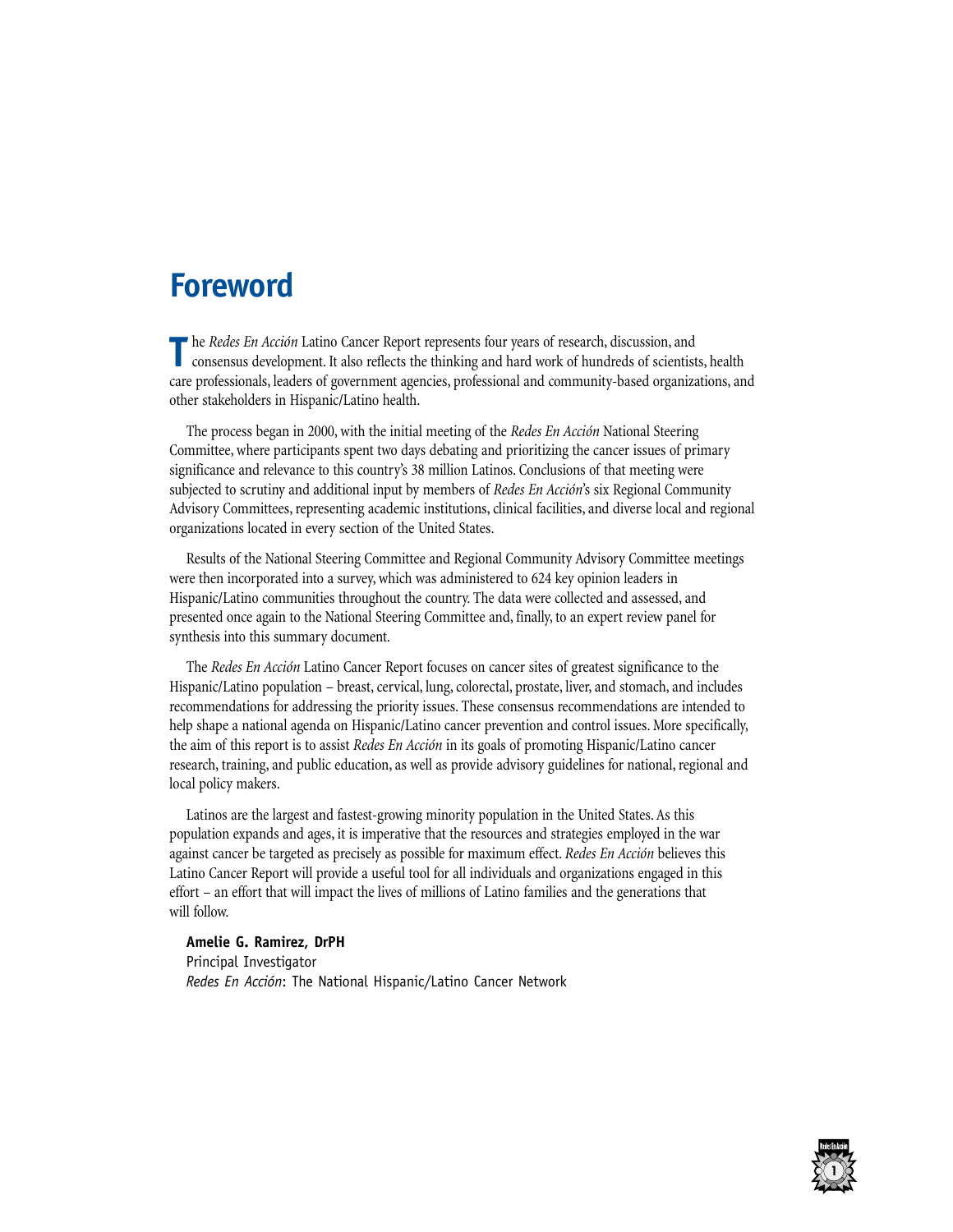# **Acknowledgments**

Redes En Acción would like to thank the hundreds of dedicated individuals that participated in the research and<br>Redesponent of this document. Although too numerous to name individually, this list includes the Redes En Acci Principal Investigators and their Project Coordinators, our Program Consultants, members of the National Steering Committee and Regional Community Advisory Committees, and participants in the nationwide Hispanic/Latino Cancer Key Opinion Leaders Survey. Finally, we would like to give special thanks to Karen Matherlee of PolicyInc. for her editorial assistance in the preparation of the final report.

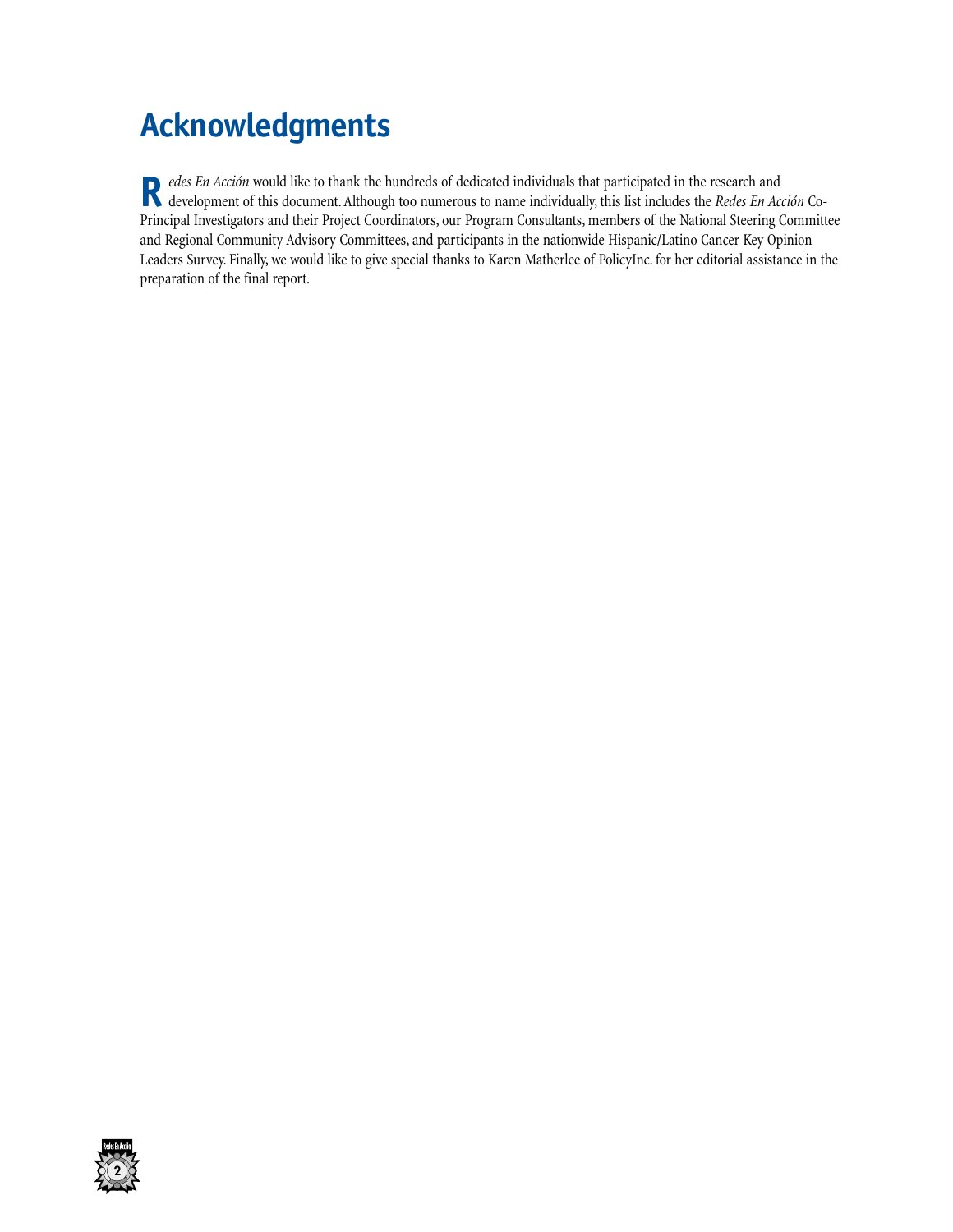

R*edes En Acción*: The National Hispanic/Latino Cancer<br>Network, as part of its mandate from the National Cancer Institute, developed a national Hispanic/Latino cancer research, training, and outreach agenda. This agenda is based on contributions from a broad array of leading Hispanic/Latino scientists, health care providers, and leading authorities representing government agencies and professional and community-based organizations, as well as from 624 key opinion leaders throughout the United States.

In this executive summary, *Redes En Acción* is presenting five recommendations for cancer research priorities and two recommendations for education, training, and outreach priorities for cancer prevention and control. The agenda provides a framework for policymakers in both the public and private sectors to address cancer in the Hispanic/Latino population.

Approximately 67,400 new cases of cancer and 22,100 deaths were expected to occur among Hispanics/Latinos in 2003. Overall cancer incidence is lower for Latinos in the most common cancer sites, although disparities are present in specific sites. *Redes En Acción*'s recommendations apply to the most important cancer sites: breast, cervix, lung, colon/rectum, prostate, liver, and stomach.

## **(1) ACCESS TO CANCER SCREENING AND CARE**

Hispanics/Latinos are more likely to lack health insurance than any other group in the country. They are also are less likely to have cancer screening tests, although the gap between the Latino population and other groups has narrowed substantially in the past 10 years. Sharing knowledge about different types of cancer and testing for their presence, addressing an attitude of fatalism about the efficacy of treatment if cancer is present, and promoting interval screening are priority areas to emphasize. Access to treatment after cancer has been diagnosed, adherence to a treatment regimen, and quality of care following abnormal test results show disparities in Latinos in comparison to white non-Hispanics and are understudied as research areas. For Latinos, lower health literacy and educational levels and limited English proficiency also play important roles in limiting access to the continuum of cancer prevention and care.

**Recommendation**: Study the quality of cancer services provided to Hispanics/Latinos compared to that received by other ethnic/racial groups and define associated factors that affect quality of care, adherence to treatment, clinical outcomes, patient-perceived quality of life, and decision making.

## **(2) TOBACCO USE AND CANCER**

Tobacco use is the single most important risk factor for cancer and the leading cause of preventable mortality among all U.S. populations. Hispanics/Latinos smoke at lower rates than white non-Hispanics or African Americans in the United States. Latino men smoke in greater proportion than Latina women, but gender differences are minimal among youth who smoke. Cultural tailoring of cessation interventions has been developed and shown to have moderate effectiveness.

**Recommendation**: Study the initiation and development of tobacco dependence among Hispanic/Latino adolescents, young adults, and women in order to develop new smoking prevention and cessation strategies using peers; promote non-smokers' rights relative to involuntary smoking; and test use of medication and behavioral interventions.

## **(3) STATUS AND COMMUNICATION OF CANCER RISK**

Hispanics/Latinos vary greatly in perceptions of cancer incidence and mortality risk. False perceptions of cancer risk and causality as well as negative attitudes about proven preventive strategies heighten the need for research on risk among Latinos. Although it is known that exposure to certain toxins can increase an individual's risk of developing cancer, the occupational and environmental risk profile of Latinos is not well-documented. Even when data on risk are available – for example, for tobacco use and certain infectious agents – various barriers hinder communication between Latino patients and clinicians. Language and cultural barriers are the most prominent, due to Latinos being underrepresented in the health professions, providers not speaking Spanish, patients having limited English skills, interpreters playing ambiguous or conflicted roles, and providers lacking cultural sensitivity.

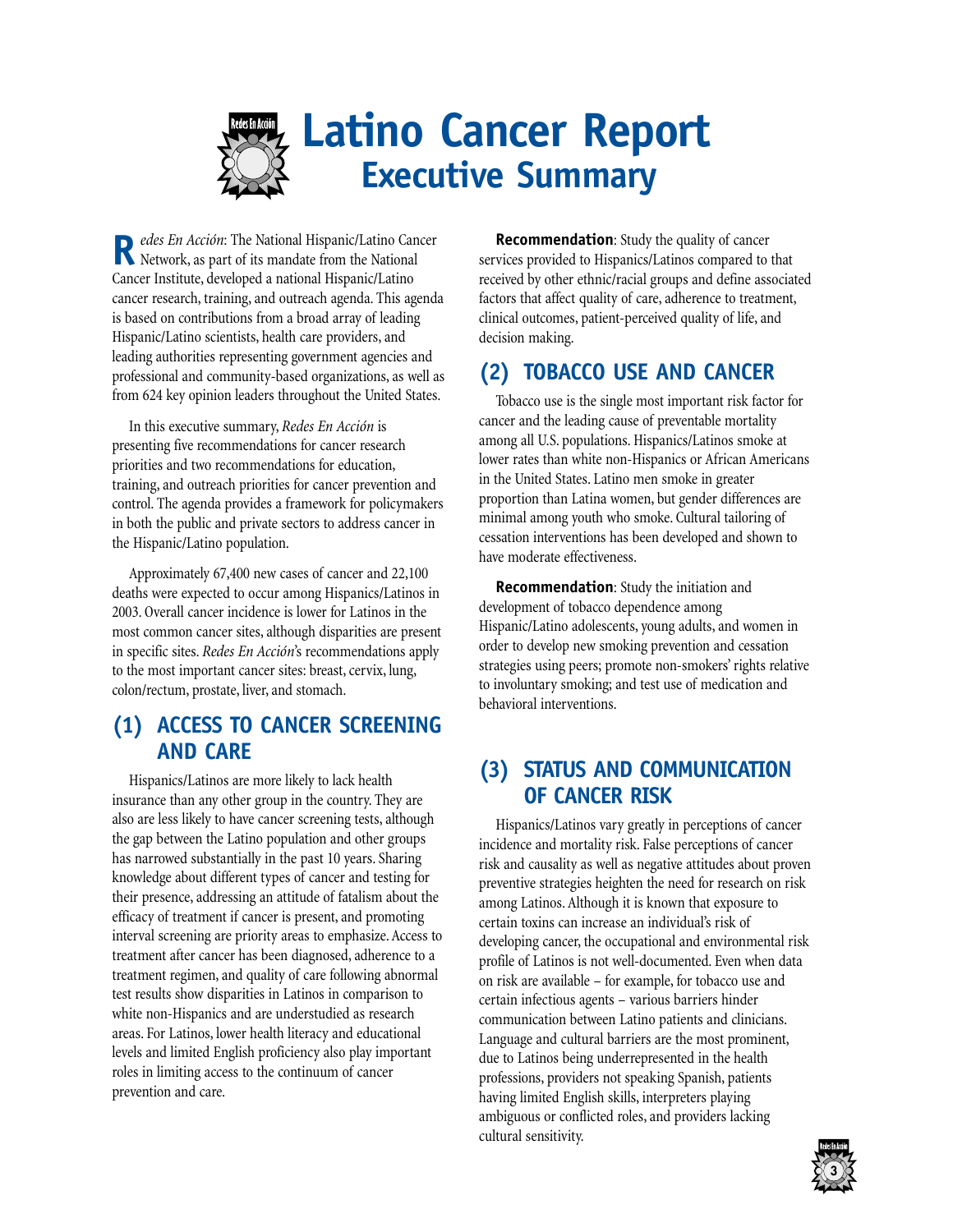**Recommendation**: Develop a risk profile for Hispanics/Latinos relative to occupational and environmental exposure, and study factors that affect patient-provider communication in the Latino community and strategies to improve it.

## **(4) ASSOCIATION OF INFECTIOUS AGENTS WITH CERTAIN TYPES OF CANCER**

Infectious agents are strongly associated with certain types of cancer: human papilloma virus (HPV) with cervical and other genital as well as anal cancer, hepatitis B and hepatitis C viruses (HBV and HCV) with liver cancer, and Helicobacter pylori (H. pylori) with stomach cancer. Hispanics/Latinos tend to have high rates of each of these.

**Recommendation**: Study the role of HPV in cervical cancer in Hispanics/Latinas, investigate the roles of HBV and HCV and other known risk factors in liver cancer among Hispanics/Latinos, and conduct research on H. pylori in stomach cancer risk and treatment for Latinos.

## **(5) CANCER SURVIVORSHIP AND HEALTH-RELATED QUALITY OF LIFE**

Hispanics/Latinos experienced cancer incidence of 352.1 per 100,000 population: 419.3 for males and 312.2 for females. During the same period, Hispanics/Latinos had mortality rates of 137.9 per 100,000: 176.7 for males and 112.4 for females. Time of diagnosis and effectiveness of treatment are among the clinical variables that affect survival, while psychosocial factors such as amount of life stress, educational attainment, income level, partnership status, and existence of co-morbid conditions are important as well. Strategies to increase quality of life among Latinos diagnosed with cancer include religious faith, family support, support groups, and dietary therapies.

**Recommendation**: Conduct qualitative and quantitative research on instruments to assess quality of life among Hispanics/Latinos diagnosed with cancer, do followup studies on factors that influence Latino cancer survival rates, and specifically investigate the effectiveness of treatments for breast cancer in Latinas and their adherence to them.

## **(6) EDUCATION, TRAINING, AND OUTREACH FOR CANCER PREVENTION AND CONTROL**

## **Education and Training**

Education and training of health care professionals and consumers are crucial to the prevention and control of cancer in the Latino community. Education and training of health care professionals address not only the number and distribution of health clinicians and health educators, but also their gender, cultural and language skills, interpersonal and communication strengths, knowledge of appropriate preventive strategies and treatment modalities, opportunities for continuing education, and roles in the conduct of research.

**Recommendation**: Increase the number of Spanishspeaking health care providers, improve the Spanish language skills of providers who work with the Hispanic/Latino population, make Spanish interpreter programs more effective, offer cultural competency and communications training to health providers and researchers, develop specially targeted cancer prevention and control programs (for example, to combat tobacco use and exposure to infectious agents) and assure that health professionals are fluent in them, and encourage greater participation by Latino clinicians in clinical research activities.

## **Outreach**

Various vehicles exist for educating Hispanic/Latino consumers. They range from one-on-one communication between patient and provider (or between consumer and health educator or community worker) to public information campaigns. The latter may include community workshops, school programs, and mass media campaigns, as well as various kinds of information provided on the Worldwide Web or by individual computer programs. While Latino consumers are at the center of outreach efforts, community groups, public policymakers, employers, and others may be focal points as well.

**Recommendation**: Pursue culturally targeted personal, print, electronic, and other means of reaching out to and educating the Hispanic/Latino public about cancer risk conceptions and misconceptions, prevention, screening, treatment, and research.

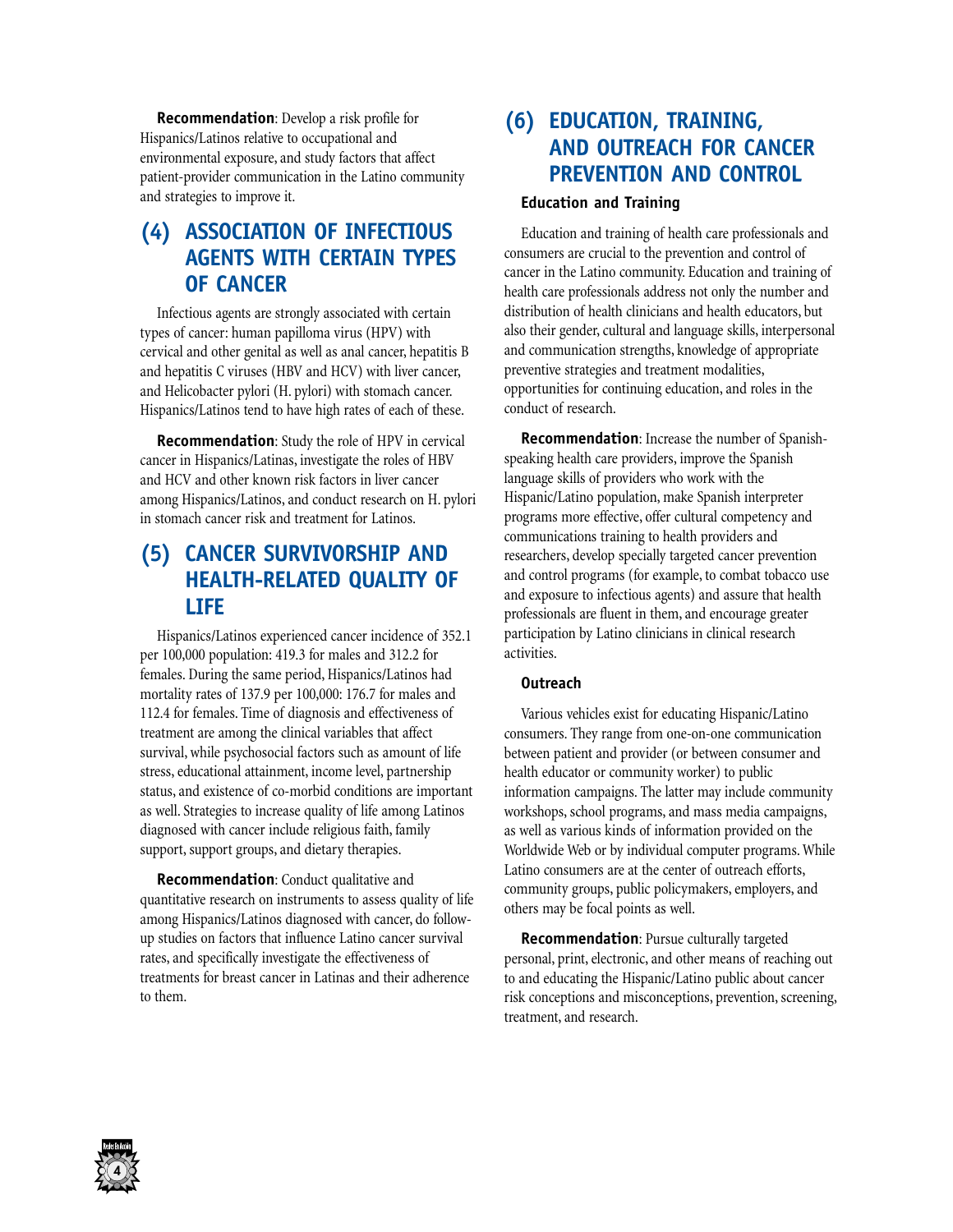

**Latino Cancer Report Summary Recommendations for a National Hispanic/Latino Cancer Control Agenda**

# **Introduction**

W ith a population of approximately 38 million,<br>Hispanics/Latinos are the fastest-growing minority group in the United States. At about 13 percent of the total population, Latinos are the country's largest ethnic/racial minority group, surpassing African Americans. In addition to the sheer number of Hispanics/Latinos, an important consideration is the fact that this is an extremely widespread population. Although concentrations are particularly large in 10 states (New Mexico, California, Texas, Arizona, Nevada, Colorado, Florida, New York, New Jersey, and Illinois) and Puerto Rico, in recent decades Latinos have become an integral element of state populations nationwide. However, significant demographic differences exist among Hispanic/Latino groups, particularly in median age, household size, education, and family income. The majority of Latinos face barriers to health care access, including a lack of health insurance coverage, underrepresentation in health care fields, and cultural and language differences. These distinct demographic characteristics and barriers have a direct impact on the risk of cancer in Latinos and on the development of prevention and control strategies.

*Redes En Acción*: The National Hispanic/Latino Cancer Network, as part of its mandate from the National Cancer Institute, developed a national Hispanic/Latino cancer research, training, and education and outreach agenda. This agenda, based on contributions from leading Hispanic/Latino cancer researchers, scientists, and providers as well as from key opinion leaders throughout the country, has guided *Redes En Acción*'s multi-faceted approach to cancer prevention and control.

In this background document, *Redes En Acción* is presenting six sets of recommendations, along with some prefatory comments. The recommendations were approved in August 2003 by *Redes En Acción*'s National Steering Committee, made up of experts on Hispanic/Latino health and cancer issues from throughout the United States. Members of the committee are drawn from the fields of epidemiology, biostatistics, public health, sociology, medicine, and nursing. They reviewed and discussed a series of proposals and developed "consensus recommendations" on cancer research as well as on education, training, and outreach priorities for the Hispanic/Latino population. The consensus recommendations form a national agenda on cancer prevention and control to guide *Redes En Acción* in its work, to advise the National Cancer Institute in its efforts, and, on a broader scale, to provide a framework for policymakers in both the public and private sectors to address the growing incidence of and mortality from cancer in the Hispanic/Latino population.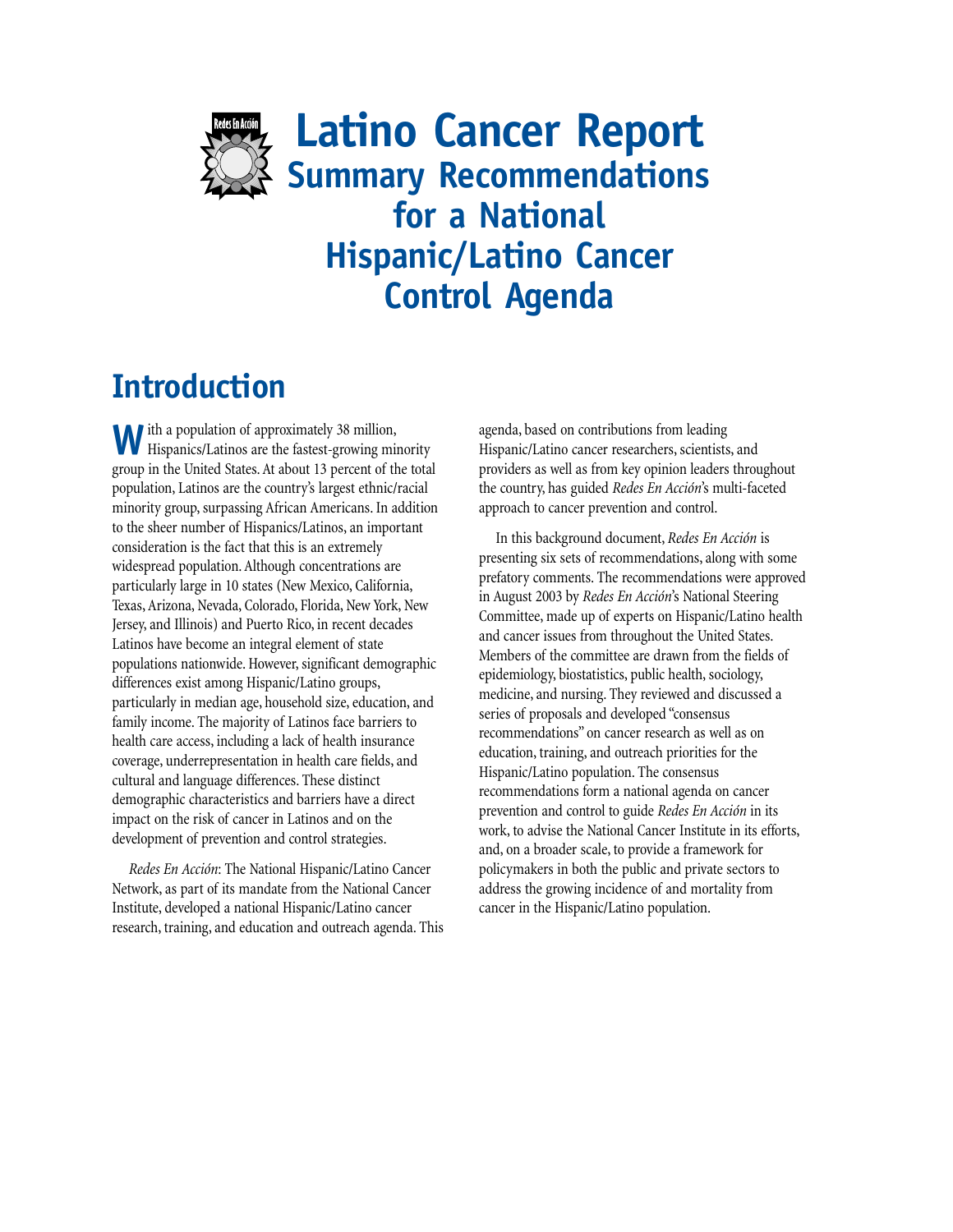## **BACKGROUND ON HISPANICS/ LATINOS AND CANCER**

Approximately 67,400 new cases of cancer were expected to occur among Hispanics/Latinos in 2003, according to the American Cancer Society. About 22,100 Hispanics/Latinos were anticipated to die in 2003 from various forms of cancer, which is the second-leading cause of death in the Hispanic/Latino population after heart disease.<sup>1</sup> Drawing a profile of the Hispanic/Latino population is difficult, due to the diversity of its subgroups, which vary in risk behaviors, geography, environment, and practices as well as in access to health services. Overall, as indicated in Table 1, the profile varies according to cancer site, with marked differences between incidence and mortality.

Whether in incidence or mortality or both, it is clear that cancer in these sites, and in other sites, exacts a high toll from Hispanics/Latinos. Each statistic represents a human face, with the array of statistics making a compelling case for the United States to establish cancer research, training, and education and outreach initiatives for the prevention and control of cancer in this nation's largest and fastest-growing minority group.

## **APPROACH TO THE PROBLEM (SURVEY METHODOLOGY AND REVIEW PROCESS)**

*Redes En Acción*, working through its network of regional investigators, administered a survey to 624 key opinion leaders in the spring of 2001. The survey was based upon the recommendations of Hispanic/Latino cancer researchers, scientists, and providers, as reviewed and revised by regional panels of local cancer experts within *Redes En Acción*'s network in San Antonio, San Diego, San Francisco, Chicago, Miami, and New York. Of the 624 participants, 64 percent were Hispanic/Latino, 28 percent were non-Latino white, and the remaining 8 percent had other ethnicities; 52 percent were from community-based organizations and 39 percent were from academic institutions, with the remainder from other settings.

The survey respondents reviewed cancer-related topics and ranked recommendations under each in terms of their importance to the participants' Hispanic/Latino constituents. These topics included (1) access to cancer screening and care; (2) tobacco use; (3) status and communication of cancer risk (patientclinician communication, risk communication, and

# **6**

## **TABLE 1. Most Important Cancer Sites**

## **1 Breast Cancer**

Cancer of the breast is the most frequently diagnosed cancer in U.S. Latinas, although the incidence in Hispanic women is less than that of non-Hispanic women. Breast cancer is also the leading cause of cancer death among Latinas (rather than lung cancer, which ranks first for women of other ethnic/racial groups). (Age-adjusted SEER incidence statistics per 100,000 persons, 1996-2000: white Hispanic females, 92.7; overall Hispanic females, 89.8; white non-Hispanic females,  $148.3)^2$ 

## **2 Cervical Cancer**

The incidence of cervical cancer in U.S. Latinas is twice that of Anglo women, while the death rate from cervical cancer is 40 percent higher. (SEER data: white Hispanic, 17.5; overall Hispanic, 16.8; white non-Hispanic,  $7.6$ <sup>3</sup>

## **3 Lung Cancer**

Lung cancer ranks fourth in cancer diagnoses in U.S. Hispanic/Latino men and women combined. It is the leading cause of cancer death in Hispanic/Latino men, who have a higher incidence of the disease than Latina women; it ranks second as the cause of cancer death in Latinas. Hispanics/Latinos tend to have lower rates of lung cancer than non-Hispanics, in part because of traditionally lower use of tobacco products, especially by Latina women. (SEER data for lung and bronchus: white Hispanic males, 47.4; overall Hispanic males, 46.1; white non-Hispanic males, 80.5; white Hispanic females, 25.1; overall Hispanic females, 24.4; white non-Hispanic females, 53.9)4

## **4 Colorectal Cancer**

Colorectal cancer ranks third in incidence in Hispanics/Latinos. It ties with prostate cancer in being the second cause of cancer death in Latino men. It is the third cause of cancer death in Latina women. (SEER data: white Hispanic males, 51.4; overall Hispanic males, 49.8; white non-Hispanic males, 64.6; white Hispanic females, 33.6; overall Hispanic females, 32.9; white non-Hispanic females, 47.5)<sup>5</sup>

## **5 Prostate Cancer**

Although prostate cancer is the most frequently diagnosed cancer in Hispanic/Latino men, its incidence is approximately 25 percent less in Hispanic than in non-Hispanic men. As already indicated, prostate cancer ties with colorectal cancer in being the second most frequent cause of cancer death in Latino men. (SEER data: white Hispanic males, 139.6; overall Hispanic males, 137.2; white non-Hispanic males,  $163.3$ <sup>6</sup>

## **6 Liver Cancer**

The liver cancer rate in Hispanics/Latinos is approximately twice that in non-Hispanics. The death rate from liver cancer is 60 percent higher in Latinos than in non-Hispanics. (SEER data: white Hispanic males, 14.3; overall Hispanic males, 13.8; white non-Hispanic males, 6.2; white Hispanic females, 5.8; overall Hispanic females, 5.6; white non-Hispanic females,  $2.4$ <sup>7</sup>

## **7 Stomach Cancer**

The rate of stomach cancer is 75 percent higher in U.S. Hispanics/Latinos than in non-Hispanics, according to 2002 data from the American Cancer Society. Mortality rates reflect a similar proportion. (SEER data [1996-2000]: white Hispanic males, 18.7; overall Hispanic males, 18.1; white non-Hispanic males, 10.0; white Hispanic females, 10.3; overall Hispanic females, 10.0; white non-Hispanic females, 4.3)<sup>8</sup>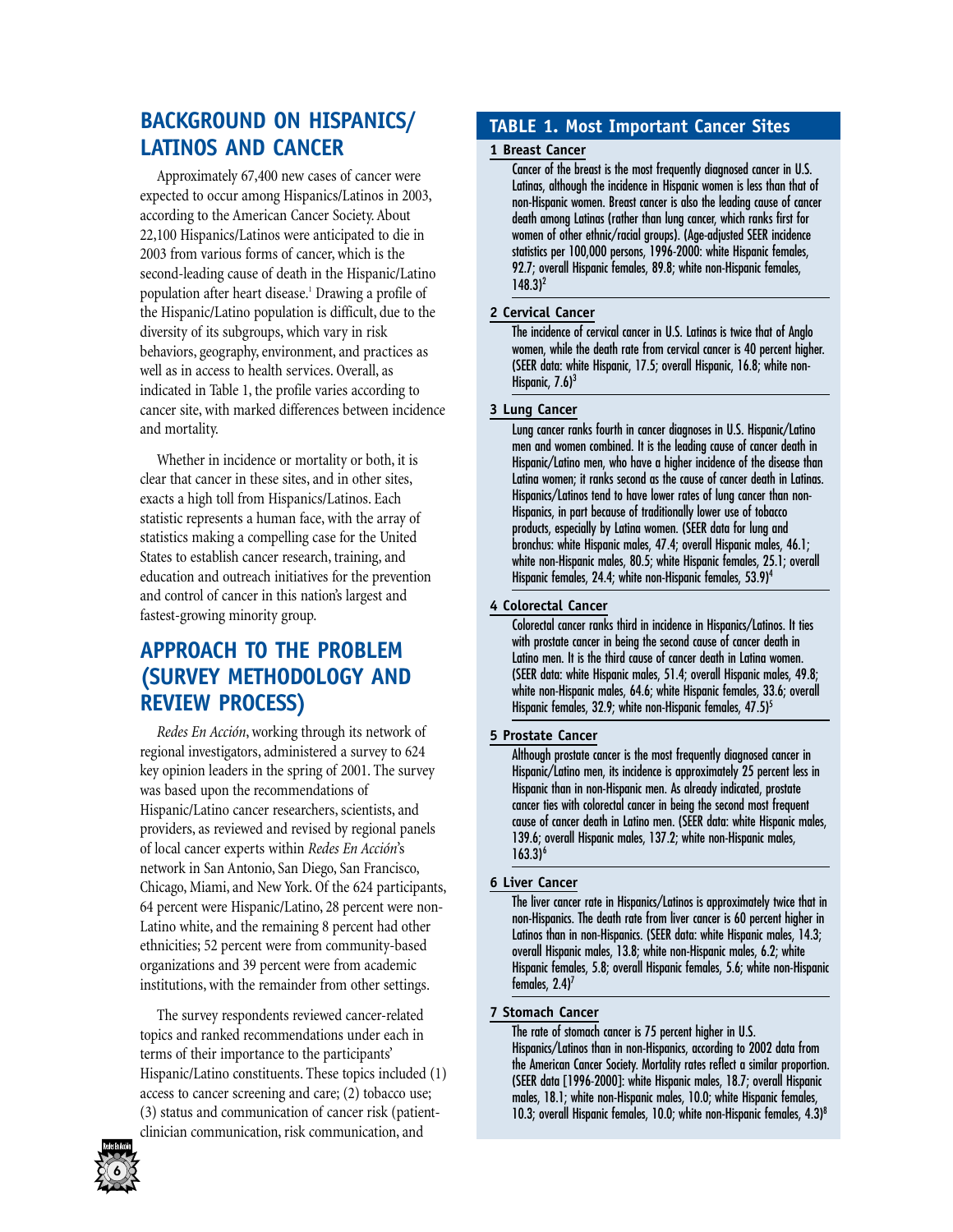occupational and environmental risk); (4) infectious agents; and (5) cancer survivorship and health-related quality of life. They also ranked participation in clinical trials and genetic testing and education as well as four other topics – nutrition, alcohol, physical activity and weight management, and sexual practices – some elements of which are incorporated into this report.

## **Recommendations**

## **(1) ACCESS TO CANCER SCREENING AND CARE**

#### **Comments**

**H**ispanics/Latinos tend to underutilize cancer screening<br>procedures for several reasons, chief among them lack of knowledge about different types of cancer and tests for their presence. Another reason may be fatalism about the efficacy of treatment if cancer is present, according to a Massachusetts study of urban Latinas in which perceptions that "not much can be done" about breast cancer correlated with lower mammography rates.<sup>9</sup> While some studies show that Hispanics/Latinos have lower rates of screening than non-Hispanics, not only for breast cancer but also for cervical and colorectal cancer, periodic or ongoing testing may be more of a problem than initial screening. Interval screening rates generally are not included in national surveys, which tend to ask respondents whether they were screened in the last two years or whether they were ever screened.

Some of the factors that may underlie the Hispanic/ Latino population's reluctance or failure to be screened include age (a greater proportion under age 30), education (a smaller proportion of high school graduates), income (a significantly lower median income), insurance coverage (high percentages of uninsured and underinsured), proficiency in the English language (8 of 10 speaking Spanish at home), and cultural beliefs, as well as various health system barriers.<sup>10</sup> In fact, those factors, such as education and income, that comprise socioeconomic status (SES) may account for differences in screening rates, as opposed to the differences being strictly a function of ethnicity.

While underutilization of screening procedures is a significant problem, access to treatment, compliance with a treatment regimen, and quality of care following positive screening tests may be even more important. Hispanics/Latinos are less likely than the general population to have regular health care providers for primary services

Draft recommendations based on the topics were presented to *Redes En Acción*'s National Steering Committee on August 14, 2003. This document reflects refinements to the recommendations made by the National Steering Committee, including the suggestion that overlapping recommendations dealing with education, training, and outreach be combined into one section (6) of this report.

and specialty referrals, and are 1.5 times more likely to use the hospital emergency room than the population as a whole.11 Research indicates that persons from ethnic/racial minority groups, including Hispanics/Latinos, are "less likely to receive appropriate staging procedures, procedures to monitor for cancer recurrence, and adjuvant radiation and chemotherapy." They are also less likely "to receive aggressive therapy in cases where this therapy is considered appropriate or, as in the case of prostate cancer, where evidence of the efficacy of more aggressive treatment is lacking."<sup>12</sup>

Health care expenditures reflect this disparity, as seen in the significant proportions of Hispanic/Latino cancer patients with either no or limited insurance coverage. Data for the period of 1996-1999 show that 12 percent of Hispanic/Latino cancer patients were uninsured, 11 percent had Medicaid, 43 percent had Medicare, 3 percent had other public insurance, and only 31 percent had private insurance. Of cancer patients under 65 years of age, 20 percent of those identified as Hispanic were uninsured. "Uninsured cancer patients incurred a little more than half (55%) of the health care spending of privately insured patients."13 These figures are explained in part by Latinos' having low health insurance coverage rates, even though their participation in the labor force is high. For example, according to the Pew Hispanic Center, Latinos comprise 13 percent of the labor force and were responsible for more than 50 percent of labor-force growth from the end of 2000 through the end of 2002.<sup>14</sup>

## **Research Recommendations – Access**

- (1A) Study the quality of cancer services provided to Hispanics/Latinos compared to that received by other ethnic/racial groups by various health care settings and health care providers.
- (1B) Study the mediators and moderators that might help explain the differences in quality of care.
- (1C) Study the factors that contribute to adherence by Hispanics/Latinas to mammogram screening guidelines.
- (1D) Study prostate cancer screening, treatment, and outcomes for Hispanics/Latinos. Focus on how Hispanic/Latino men make decisions on screening and treatment options (i.e., radiation treatment, surgery, or hormonal treatment adjusted by stage) and what kinds of outcomes they experience as a result.

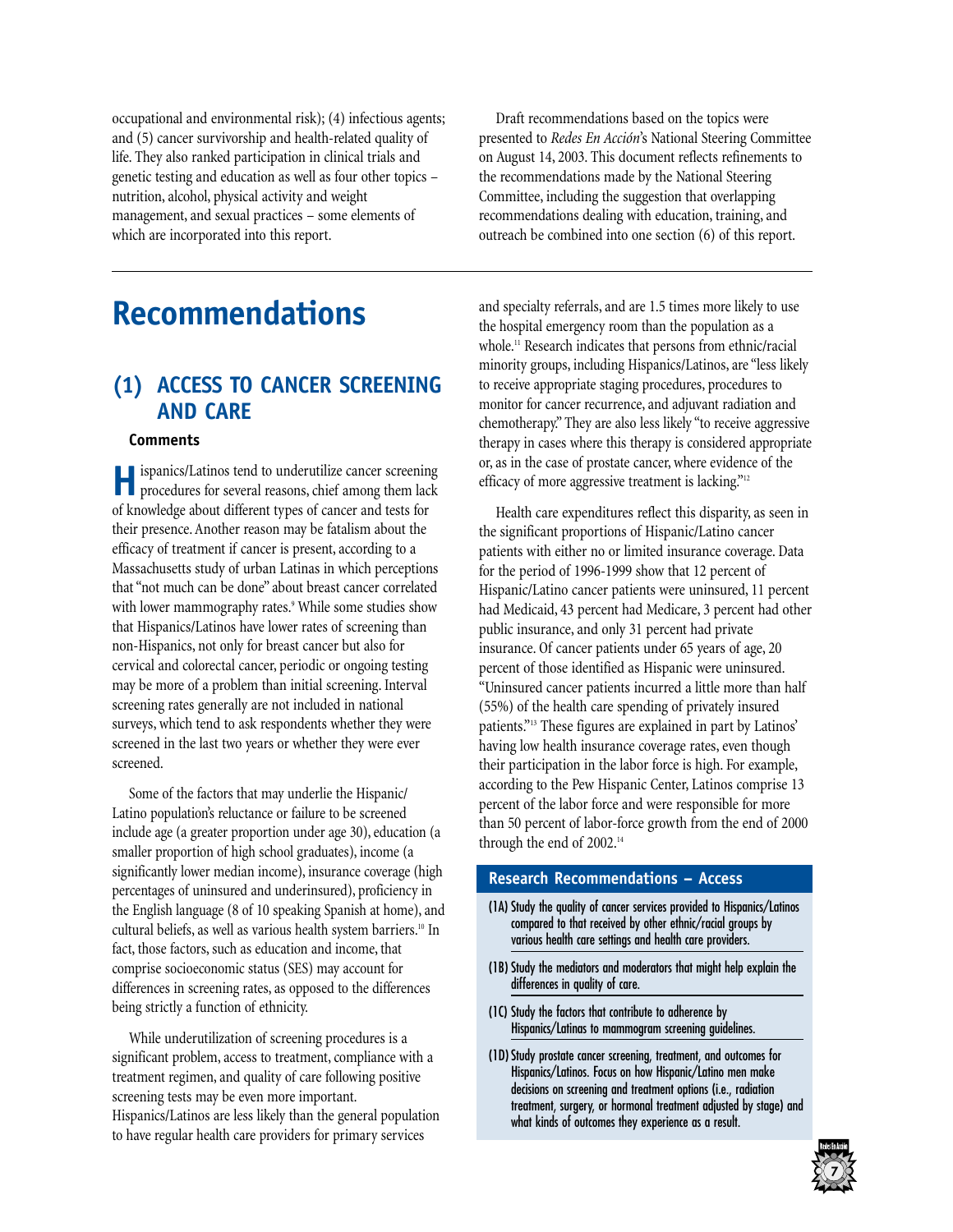## **(2) TOBACCO USE AND CANCER**

## **Comments**

Although the proportion of adult Hispanics/Latinos who are current cigarette smokers is less than the proportions of the non-Hispanic white and black adult populations in the United States, cigarette smoking is nonetheless a serious problem. According to 2002 National Health Interview Survey data, 15.9 percent of Hispanics/Latinos have smoked at least 100 cigarettes in their lifetimes and smoke every day or some days, compared with 24.1 percent of non-Hispanic whites and 22.5 percent of non-Hispanic blacks.<sup>15</sup> Earlier data indicate that the percentage of Hispanic/Latino men who smoke is greater than that of Hispanic/Latina women, and that lung cancer is the leading cause of death from cancer in the Hispanic/Latino population. The statistics for Hispanic/Latino high school students reflect the same trends, with some indications that rising percentages leveled off by 1999.

Cigar smoking is also prevalent, with Cuban American men reflecting higher use than Mexican American and Puerto Rican men.<sup>16</sup> Secondhand smoke, which subjects people to the same carcinogens as smokers, is also a problem; a northern California study indicated that, among nonsmokers, Asians and Hispanics/Latinos are more likely to be exposed than other ethnic/racial groups.

"The need for a culturally appropriate smoking-cessation intervention for Latinos is based on data on current patterns of tobacco use, possible targeting by the tobacco industry, and the lack of smoking-cessation interventions that are appropriate to the cultural characteristics of Latino smokers," according to findings from the *Programa Latino Para Dejar de Fumar* initiative in San Francisco. For example, the proportion of Latina women who smoke seems to increase with acculturation, and smoking and depression appear to have a positive correlation.<sup>17</sup>

#### **Research Recommendations – Tobacco**

- (2A) Study adolescent smoking onset and continuation.
- (2B) Study the adoption, continuation, and cessation of smoking in Hispanic/ Latino men and women.
- (2C) Study parent-child communication strategies and the use of peers for smoking prevention in children and adolescents.
- (2D) Evaluate attitudes and behavior of the Hispanic/Latino population regarding involuntary smoking.
- (2E) Evaluate advocacy skills and empowerment strategies for tobacco control in the Hispanic/Latino population.
- (2F) Study the use of pharmacotherapy in the Hispanic population.

## **(3) STATUS AND COMMUNICATION OF CANCER RISK**

#### **Risk Communication Comments**

Hispanics/Latinos also show great variation in perceptions of cancer incidence and mortality risk. For example, a study comparing perceptions of cancer risk by immigrant Hispanic/Latina and Anglo women in Orange County, California showed that the Latinas tended to link cancer incidence to stress and trauma to the body (such as blows to the breast) and behavioral choices (such as having multiple sex partners), while the Anglo women were more likely to use epidemiologically based interpretations of cancer risk.18 Another California study indicated that Hispanic/Latina women (56 percent of whom were Mexican American) were more likely than Anglo women to view "sugar substitutes, bruises, microwave ovens, spicy foods, breast-feeding, and antibodies" as causes of cancer.<sup>19</sup> A Texas study that compared attitudes between Mexican American and African American women showed that the former were more fearful of and fatalistic about a diagnosis of cancer.<sup>20</sup>

False perceptions of cancer risk and causality as well as negative attitudes about proven preventive strategies ("it wouldn't matter anyway") heighten the need for research on risk communication in the Hispanic/Latino population. The Institute of Medicine included cultural and behavioral attitudes, beliefs, and lifestyle patterns as factors that "have not received as much attention as biological differences among ethnic/racial groups."<sup>21</sup> Other factors deserving of research attention include age, gender, and SES.

#### **Research Recommendations – Communication**

- (3A) Study how to communicate cancer risks to Hispanic/Latino patients.
- (3B) Provide training in risk communication and decision making among culturally distinct Hispanic/Latino groups.

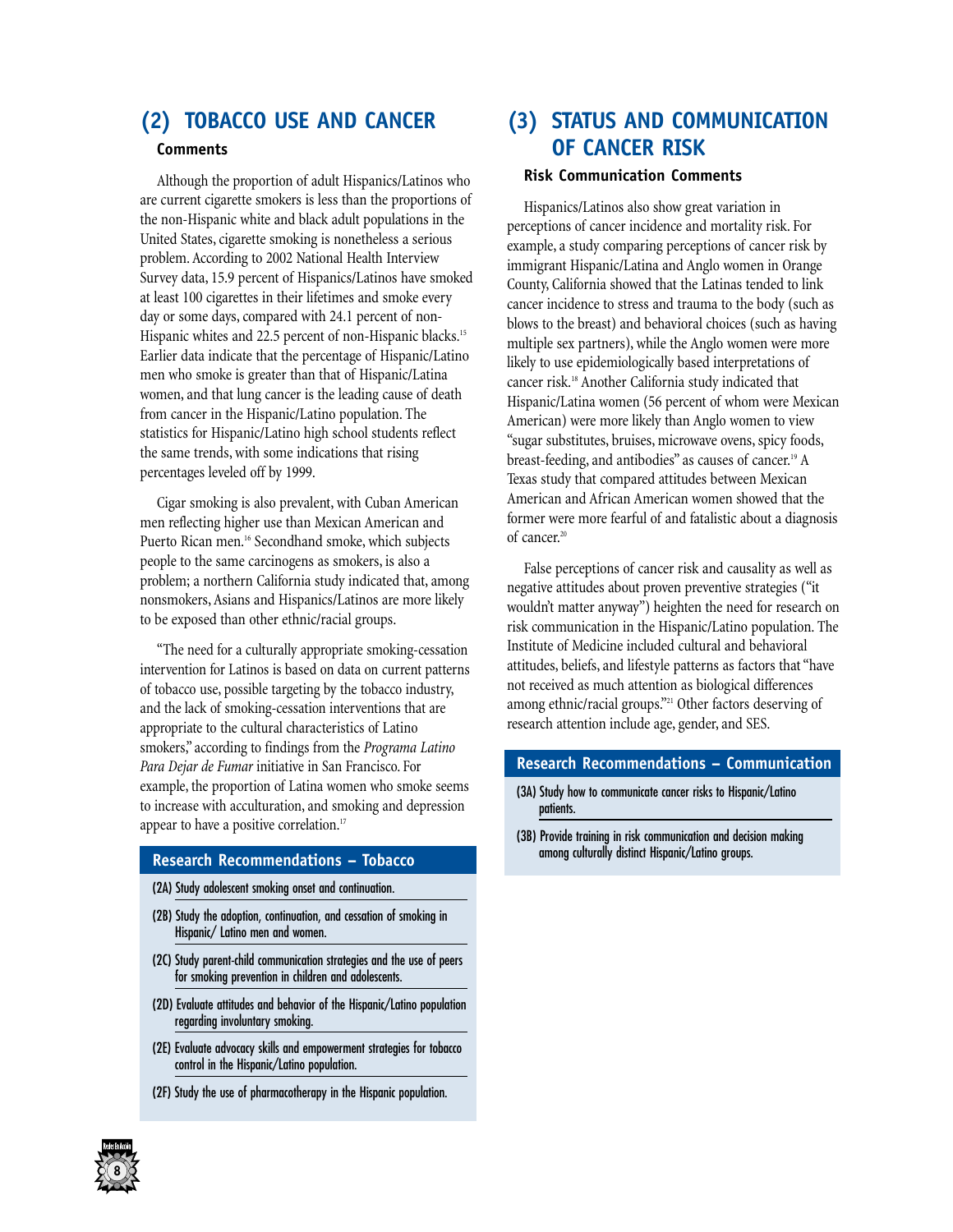#### **Occupational and Environmental Risk Comments**

Exposure to environmental toxins increases an individual's risk of developing cancer. While there are extensive data on the relationships between specific toxins and rare types of cancer, the risk profile for Hispanics/Latinos is not well-documented. The most important environmental risk for the Hispanic/Latino population, as well as for all population groups, is involuntary smoking. For example, a study in Missouri showed that involuntary smoking accounted for 8 percent of lung cancer in women whose spouses smoked.<sup>22</sup>

Various studies are underway on the relationships between certain toxins, such as pesticides, and the risks of breast cancer, prostate cancer, leukemia, and other cancers in Hispanics/Latinos. For example, there are studies in progress on the effects of toxins on migrant and farm workers and their families in agricultural areas.<sup>23, 24</sup> Moreover, researchers are exploring connections between SES (indices on which Hispanics/Latinos tend to lag behind other populations) and environmental risks.<sup>25</sup>

A study of members of the United Farm Workers of America (a California labor union that primarily has Hispanic/Latino members) indicated that migrant workers have higher rates of certain types of cancer, such as leukemia and stomach, cervical, and uterine cancer, than other Californians.26 A study of death certificates in 24 states found that migrant and seasonal workers were more likely to have died of stomach and cervical cancer, as well as certain oral and throat cancer and cancer of the skin, although not all of these diagnoses can be traced to occupational and environmental risks.<sup>27</sup>

### **Research Recommendations – Environment**

- (3C) Assess exposure to environmental pollutants/toxicants in Hispanic/Latino communities (especially U.S.-Mexico border areas and inner-city and rural areas).
- (3D) Identify high-risk occupations and environments for Hispanics/Latinos by using geographic information systems (GIS) techniques.
- (3E) Study cancer risks of migrant farm workers and their families.

#### **Patient-Clinician Communication Comments**

Various barriers hinder communication between Hispanic/Latino patients and clinicians, such as physicians, nurse practitioners, and physician assistants. Language and cultural barriers are the most prominent, due to Latinos being underrepresented in the health professions, providers not speaking Spanish, patients having limited English skills, interpreters playing ambiguous or conflicted roles (particularly in terms of privacy issues), and providers lacking cultural sensitivity.<sup>28</sup> Negative physician attitudes toward Latinos and difficulty in getting referrals to specialists also pose barriers.<sup>29</sup>

Numerous strategies exist for providing access to reliable health information, using effective techniques in conveying the information, and improving encounters between patients and providers. For example, the National Academies Press in 2002 published *Speaking of Health: Assessing Health Communication Strategies for Diverse Populations*.

## **Research Recommendations – Patient-Clinician**

- (3F) Study strategies to improve communication, decision making, and behavioral skills among Hispanic/Latino patients.
- (3G) Study cultural and gender factors that affect patient/health care provider communication in the Hispanic/Latino community.
- (3H) Study the effects of limited English proficiency among some Hispanics/Latinos on the quality of health care in various settings, such as health maintenance organizations (HMOs) and Medicaid programs.

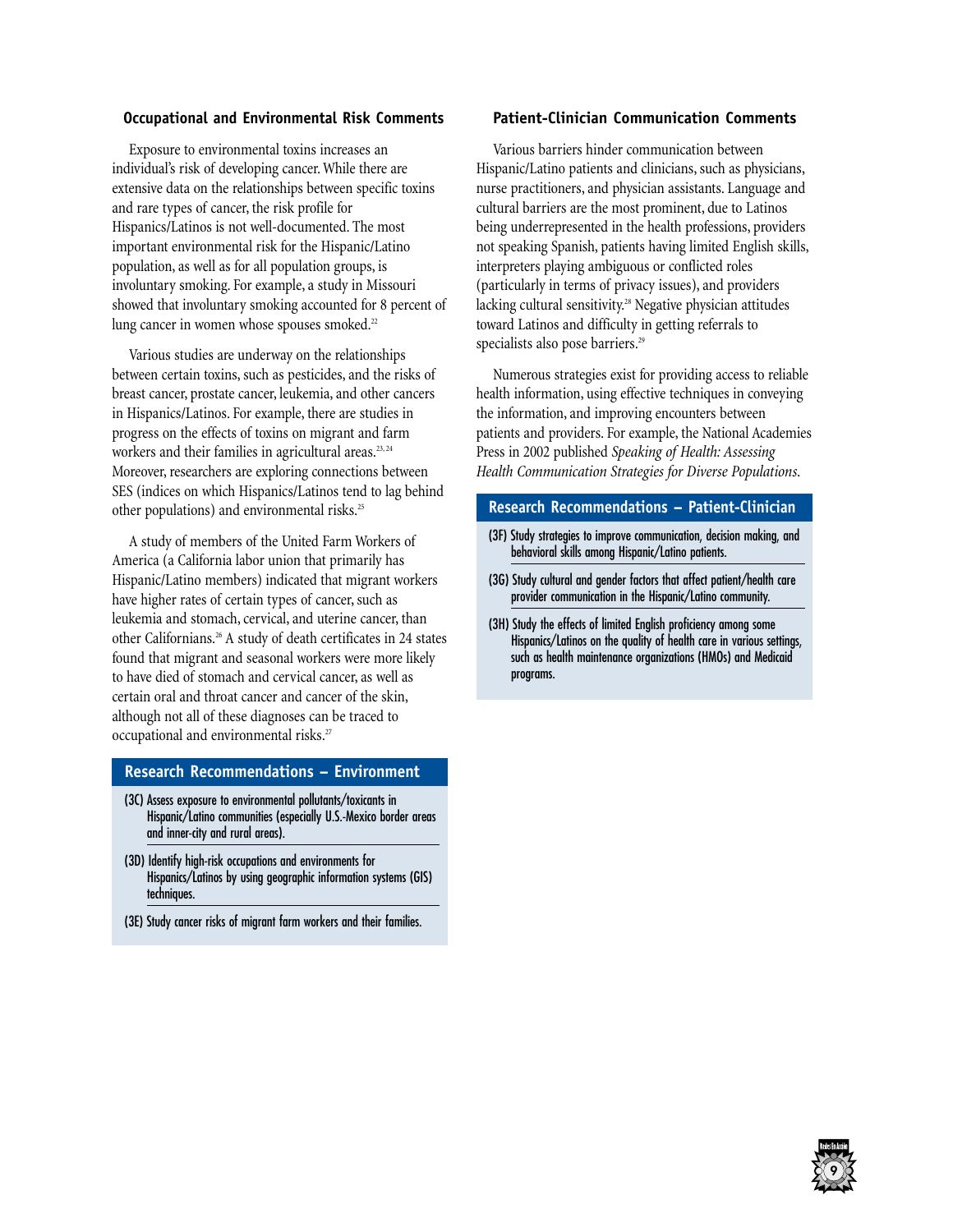## **(4) INFECTIOUS AGENTS**

## **Comments**

Infectious agents are strongly associated with certain types of cancer: human papilloma virus (HPV) with cervical and other genital as well as anal cancer, hepatitis B and hepatitis C viruses (HBV and HCV) with liver cancer, and Helicobacter pylori (H. pylori) with stomach cancer. Hispanics tend to have high rates of each of these cancers. For example, according to the Centers for Disease Control and Prevention, data from a 1992-1999 study showed that, "except for women aged 20 to 29 years, incidences (of cervical cancer) for Hispanic women were significantly higher than those for non-Hispanic women, regardless of stage at diagnosis."30 In 1999, the rate of liver cancer in Hispanics/Latinos was 8.0 per 100,000, compared with 4.7 in Anglos, 6.9 in African Americans, 6.3 in Native Americans, and 13.7 in Asians/Pacific Islanders.<sup>31</sup> A study of H. pylori infection in adults by ethnic/racial group indicated that it is especially prevalent in Mexican Americans: 61.6 percent age-adjusted prevalence, compared with 26.2 percent in non-Hispanic whites and 52.7 percent in non-Hispanic blacks. Researchers noted that "the high prevalence of H. pylori infection among non-Hispanic blacks and Mexican Americans is partially explained by other factors associated with infection."32

#### **Research Recommendations – Infectious Agents**

- (4A) Conduct cancer-related studies looking at HPV, HBV, HCV, and H. pylori among Hispanic/Latino population subgroups.
- (4B) Study the role of HPV in cervical cancer in Hispanics/Latinas. Correlate sexual norms and beliefs to incidence of HPV. Consider the validity of current Pap smear guidelines for Latinas in light of the epidemiology. Make sure that Latinas are included in clinical trials and at-risk-population protocols for the new HPV vaccine.
- (4C) Study the role of HBV and HCV and other known risk factors in liver cancer among Hispanics/Latinos.
- (4D) Study the role of H. pylori in Hispanic/Latino stomach cancer risk. Investigate treatment of H. pylori infection among Hispanics/Latinos.

## **(5) CANCER SURVIVORSHIP AND HEALTH-RELATED QUALITY OF LIFE**

#### **Comments**

According to the National Cancer Institute, from 1996 through 2000, Hispanics/Latinos experienced an incidence of 352.1 per 100,000 population: 419.3 for males and 312.2 for females. During the same period, Latinos had mortality rates of 137.9 per 100,000: 176.7 for males and 112.4 for females.33 While the five-year survival rate for all ethnic/racial groups is approximately 62 percent, there are significant differences among the populations of each relative to the risks of incurring and dying from cancer. Moreover, incidence and mortality rates have improved: for Latinos, incidence by 2 percent and survival by 0.9 percent a year during the reporting period of 1992 to 1998.34

The clinical variables that affect survival include time of diagnosis and effectiveness of treatment, while psychosocial variables consist of such factors as amount of life stress, educational attainment, income level, partnership status, and existence of co-morbid conditions. Religious faith, family support, support groups, and dietary therapies are some strategies identified as increasing quality of life among Hispanics/Latinos.

#### **Research Recommendations – Survivorship**

- (5A) Conduct follow-up studies to determine the biological and psychosocial factors that influence cancer survival rates among Hispanics/Latinos.
- (5B) Conduct qualitative and quantitative research using culturally appropriate instruments to assess quality of life among Hispanics/Latinos with cancer.
- (5C) Assess the adaptability or suitability of existing quality-of-life measures for Hispanics/Latinos with cancer.
- (5D) Study the effectiveness of breast cancer treatments, factors that affect adherence to them, and the impact of the treatments on the quality of life in Latinas.

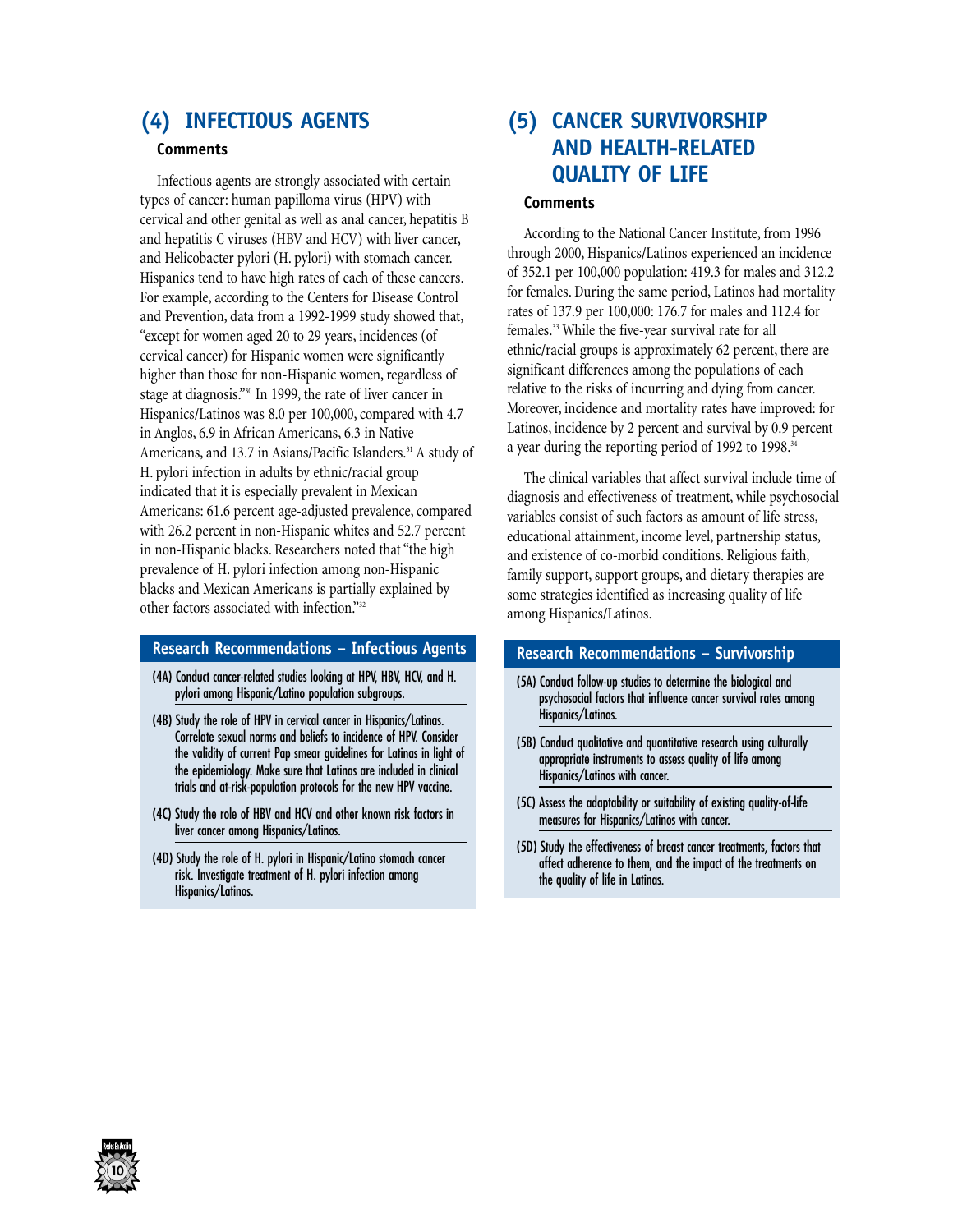## **(6) EDUCATION, TRAINING, AND OUTREACH FOR CANCER PREVENTION AND CONTROL**

#### **Education and Training Comments**

Education and training of health care professionals and consumers are crucial to the prevention and control of cancer in the Hispanic/Latino community. According to the 2000 Census and professional associations, persons of Hispanic/Latino origin made up 11.8 percent of the population but accounted for only 3.4 percent of physicians<sup>35, 36</sup> and were similarly underrepresented in the ranks of registered nurses. For non-Latino providers, being able to speak Spanish and having an understanding of Latino culture and subcultures are important skills in screening, diagnosing, and treating Hispanic/Latino patients, although effective interpreter programs may help fill in gaps. Interpersonal and communication strengths, knowledge of appropriate preventive strategies and treatment modalities, opportunities for continuing education, and roles in the conduct of research are also important in educating and training clinicians to prevent and control cancer in the Hispanic/Latino population.

#### **Education & Training Recommendations**

- (6A) Increase the number of Hispanic/Latino health care professionals and Spanish-speaking health care providers, improve the Spanish language skills of providers who work with the Hispanic/Latino population, and make Spanish interpreter programs more effective; offer cultural competency and communications training to health providers and researchers.
- (6B) Develop specially targeted cancer prevention and control programs (e.g., to combat tobacco use and exposure to infectious agents) and assure that health professionals are fluent in them; encourage greater participation by Latino clinicians in clinical research activities.

#### **Outreach Comments**

Various vehicles exist for educating Hispanic/Latino consumers. On a one-to-one basis, the relationship between the patient and clinician, or between the consumer and health educator or community health worker, is crucial to conveying information about cancer prevention and control. Community education, whether through community meetings, school programs, or local media, is also an important means of outreach to Latino consumers. On a wider scale, use of the Worldwide Web for getting health information is growing among Latinos. For example, 51 percent of Hispanic/Latino adults sought health information on the Worldwide Web in 2001, according to the Pew Internet and American Life Project. While the percentage is lower for Hispanics/Latinos than for whites and blacks (each 57%), there was a 25 percent growth rate from July-August 2000 to July-August 2001, due to "an influx of young people (under age 34), women, and those from modest-income (less than \$40,000) households."<sup>37</sup> While Latino consumers are at the center of outreach efforts, community groups, public policymakers, employers, and others may be focal points as well.

#### **Outreach Recommendations**

(6C) Pursue culturally targeted personal, print, electronic, and other means of reaching out to and educating the Hispanic/Latino public about cancer risk conceptions and misconceptions, prevention, screening, treatment, and research.

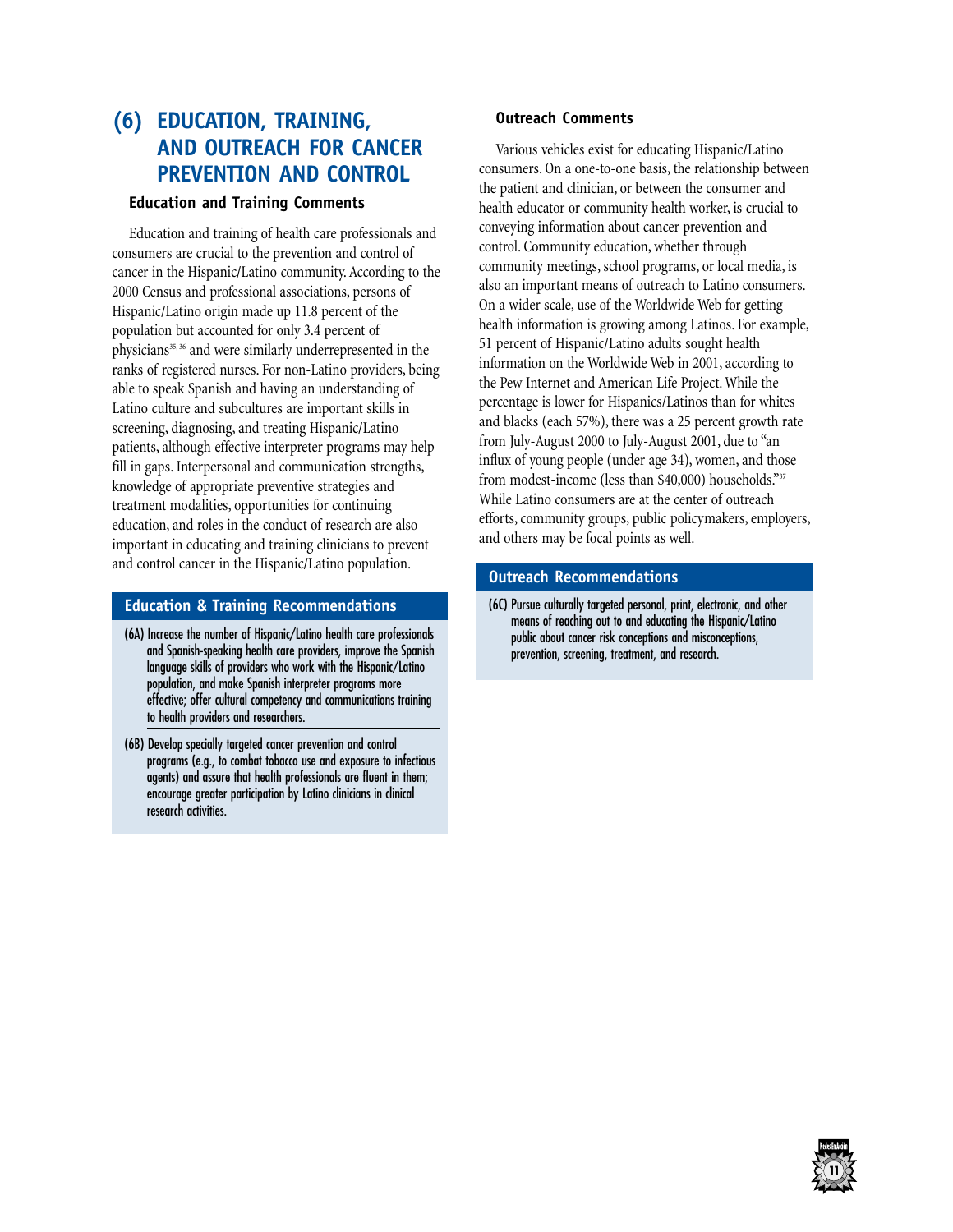# **Conclusion**

**A**s birth and immigration contribute to high growth rates in the Hispanic/Latino population in this country, addressing Hispanic/Latino cancer incidence and mortality and tackling high priority cancer issues in the Latino population are becoming increasingly acute. This report is a first step in meeting the need for an agenda that not only presents some of the statistics and studies on important cancer sites and cancer issues among Hispanics/Latinos but also provides recommendations from key opinion leaders, regional panels, and *Redes En Acción*'s National Steering Committee.

Some of the statistics on the incidence and mortality of cancer among Hispanics/Latinos are startling, such as breast cancer being the leading cause of cancer death among Latinas and lung cancer ranking first in cancer mortality among Latino males. The first two topics – access to cancer screening and care and tobacco use – go to the core of cancer prevention and control in both instances, highlighting the importance of an agenda that identifies priorities and provides a framework for action on them.

The need for increased demographic, cultural, epidemiological, and clinical data centers not only on Hispanics/Latinos relative to other ethnic/racial groups but also on each individual Hispanic/Latino population group. The recommendations presented here provide a framework for *Redes En Acción* to present and pursue a research agenda to help address this need. Not only is a research agenda essential in empowering investigators and educators, as well as providers, payers, and patients, to collaborate on cancer prevention and control, but it also is crucial in informing and motivating policy makers to recognize the gravity of cancer for Hispanics/Latinos. As policy makers at the federal, state, and local levels deal with concerns about access to care, health promotion and disease prevention, health professions education and training, public outreach, and communications modalities in the health field, they need to take into account the health care needs of the burgeoning Hispanic/Latino population and ways in which those needs can be met.

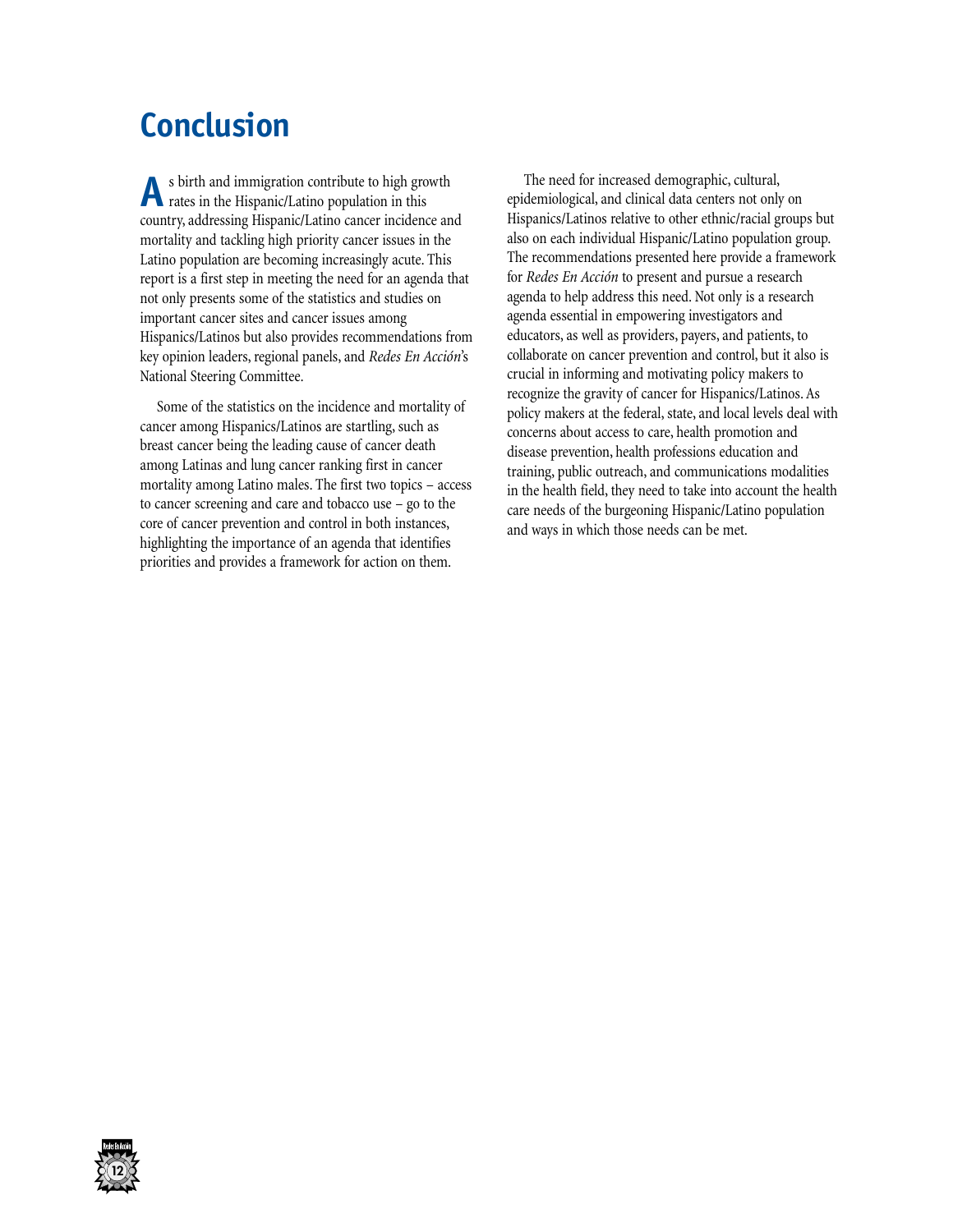# **Sources**

- 1 American Cancer Society. Cancer facts and figures for Hispanics/Latinos, 2003-2005. Accessed July 7, 2003, at http://www.cancer.org/downloads/STT/CAFF2003HispPWSecure d.pdf, 4.
- 2 National Cancer Institute. Table IV-12, SEER cancer statistics review. Accessed July 30, 2003, at http://seer.cancer.gov/csr/1975\_2000/results\_merged/topic\_race \_ethnicity.pdf, 3.
- 3 National Cancer Institute. Table V-7, SEER cancer statistics review, 5.
- National Cancer Institute. Table XV-14, SEER cancer statistics review, 15.
- 5 National Cancer Institute. Table VI-14, SEER cancer statistics review, 6.
- 6 National Cancer Institute. Table XXII-7, SEER cancer statistics review, 22.
- 7 National Cancer Institute. Table XIV-9, SEER cancer statistics review, 14.
- 8 National Cancer Institute. Table XXIII-9, SEER cancer statistics review, 23.
- 9 Laws MB, Mayo SJ. The Latina Breast Cancer Control Study, year one: factors predicting screening mammography utilization by urban Latina women in Massachusetts. Journal of Community Health, 1998, 23, 251-67.
- 10 Ramirez AG, Villarreal R, Suarez L, Flores ET. The emerging Hispanic population: a foundation for cancer prevention and control. Accessed June 4, 2003, at http://enaccion.bcm.tmc.edu/emerg.pdf, 4-6.
- 11 Intercultural Cancer Council, Hispanics/Latinos with cancer. Accessed June 4, 2003, at http://iccnetwork.org/cancerfacts/cfs4.htm.
- 12 Shavers VL, Brown ML. Racial and ethnic disparities in the receipt of cancer treatment. Journal of the National Cancer Institute, 2002, 94, 334-57.
- 13 Thorpe KE, Howard D. Health insurance and spending among cancer patients. Health Affairs, April 9, 2003. Accessed June 4, 2003, at http://www.healthaffairs.org/ WebExclusives/2203Thorpe.pdf, W3/193-194.
- 14 Pew Hispanic Center. Press release, October 7, 2003. Accessed January 18, 2004, at http://www.pewhispanic.org/site/docs/pdf/ recession%20press%20release.pdf.
- 15 Centers for Disease Control. Age-sex-adjusted prevalence of current smoking among adults 18 years and older, by race/ethnicity: United States, 2002 (Figure 8.4). Early Release of Selected Estimates Based on Data from the 2002 National Health Interview Survey. Accessed July 7, 2003, at http://www.cdc.gov/nchs/data/nhis/ earlyrelease/200306\_08.pdf, 41.
- 16 National Center for Chronic Disease Prevention and Health Promotion, Centers for Disease Control. Hispanics and tobacco. Accessed July 7, 2003 at http://www.cdc.gov/tobacco/sgr/sgr\_1998/sgr-min-fs-hsp.htm, 1.
- 17 Marin G, Perez-Stable EJ. Effectiveness of disseminating culturally appropriate smoking-cessation information: Programa Latino Para Dejar de Fumar. Journal of the National Cancer Institute Monograph, 1995 (18), 155-163. Also Perez-Stable EJ, Marin G, Posner SF. Ethnic comparison of attitudes and beliefs about cigarette smoking. Journal of General Internal Medicine, March 1998, 13(3), 167-174.
- 18 Chavez LR, Hubbell FA, McMullin JM, Martinez RG, Mishra SI. Structure and meaning in models of breast and cervical cancer risk factors: a comparison of perceptions among Latinas, Anglo women, and physicians. Medical Anthropology Quarterly, 1995, 9, 40-74.
- 19 Perez-Stable EJ, Sabogal F, Otero-Sabogal R, Hiatt RA, McPhee SJ. Misconceptions about cancer among Latinos and Anglos. Journal of the American Medical Association, 1992, 268, 3219-3223.
- 20 Suarez L, Nichols DC, Brady CA. Use of peer role models to increase Pap smear and mammogram screening in Mexican American and black women. American Journal of Preventive Medicine, 1993, 9(5), 290-296.
- 21 Institute of Medicine. The unequal burden of cancer: an assessment of NIH research and programs for ethnic minorities and the medically underserved. Washington, DC: National Academy Press, 1999, 4.
- 22 Alavanja MC, Brownson RC, Benichou J, Swanson C, Boice JD Jr. Attributable risk of lung cancer in lifetime nonsmokers and long-term ex-smokers (Missouri, United States). Cancer Causes Control, 1995, 6, 209-16.
- 23 National Center for Environmental Research, Environmental Protection Agency. ORD/NCER STAR grants. Accessed June 4, 2003, at http://es.epa.gov/ncer/ publications/topical/pesthhr.html.